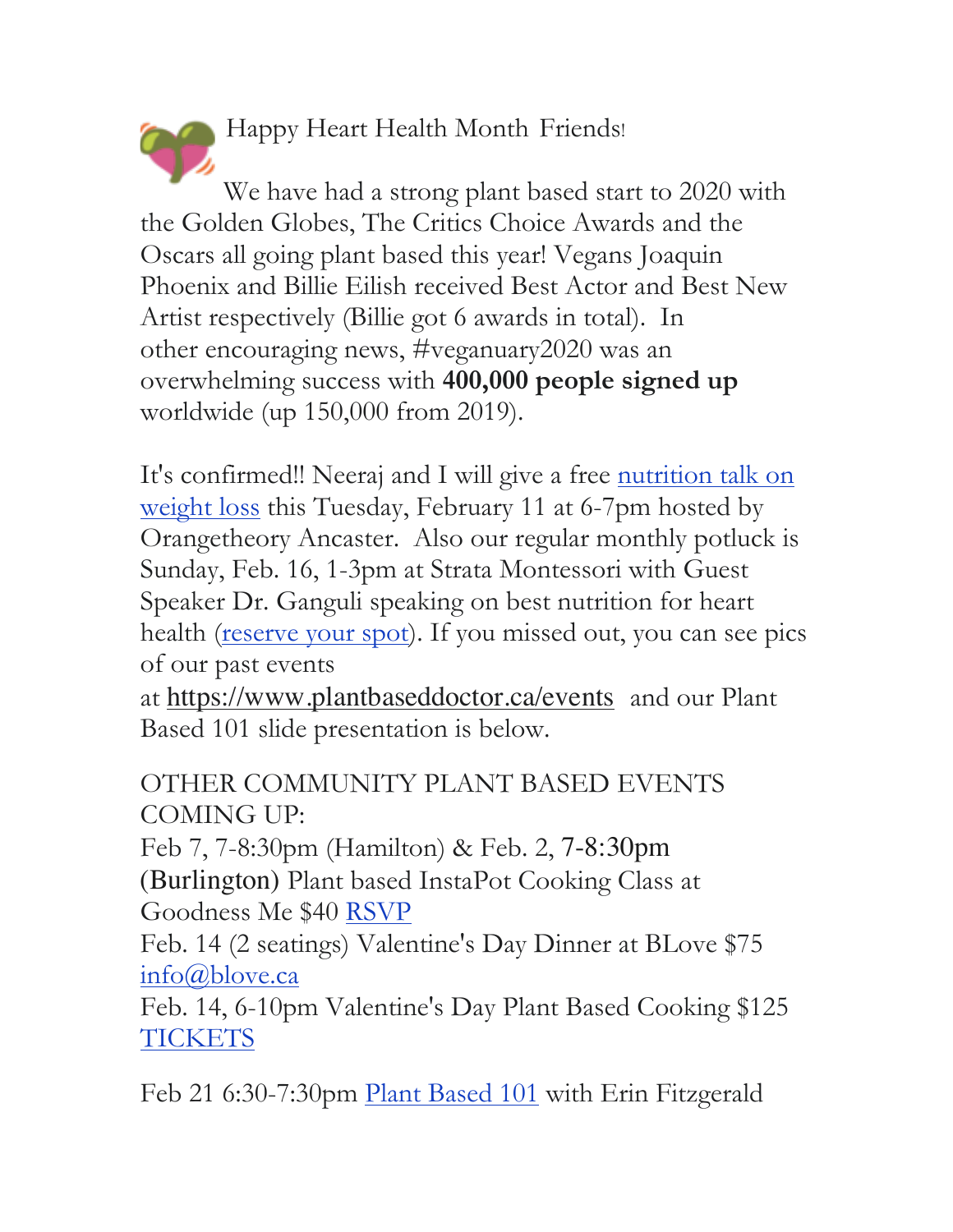(free)

Feb 17 6:30-8:30pm Family Day Vegan Potluck (Mississauga) Feb. 17 10-2pm Family Day Plant Based Cooking Class \$80 TICKETS

Feb 24 6-8pm Vegan Potluck by Energetically Alive Feb. 25 5-8:30pm Bay Area Climate Council Forum + free vegan/vegetarian dinner. RSVP **(Becki and I are going!)** Feb. 26 11am-3pm UWO Veg Fest (London)

## **Save the Date!**

Mar 3, 6pm Screening of The Game Changers with Panel Discussion (with Dr. Amanda Marrone and Dr. Neeraj & Amanda Lakhanpal) at McMaster University Mar. 18th 7pm - Becki Westover presenting to Burlington Sustainable Development Advisory Committee at City Hall (open to the public)

Join us in supporting the worldwide **Meatless Monday** initiative by signing our friend's Sweet Potato Project Meatless Monday Pledge Resources to start a campaign at your work or school HERE.

## **Recipe of the Month: MINI CHICKPEA FLOUR FRITTATAS (VEGAN)**

**Video of the Month:** Confronting Reductionism Past and Present - Webinar featuring the Campbells.

Health is Wealth, Becki Westover & Amanda Lakhanpal

**Amanda Lakhanpal, B.A. Plant-Based Nutrition Certificate, Completed (Sept, 2019), T. Colin Campbell Center for Nutrition Studies**